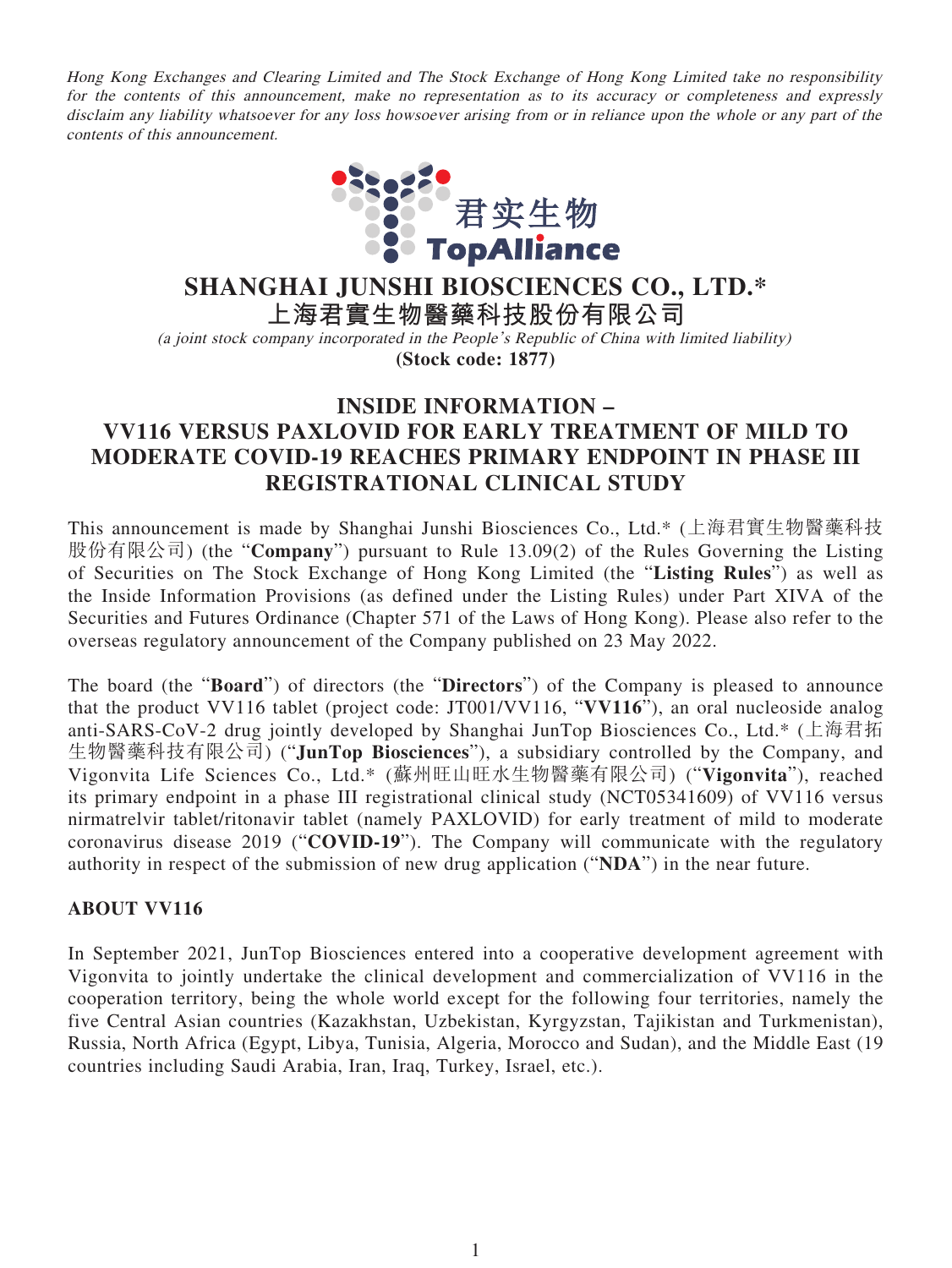VV116 showed good safety, tolerability and pharmacokinetics in healthy subjects, and the three phase I clinical study results have been published online in Acta Pharmacologica Sinica, a renowned journal in the pharmaceutical field. Currently, VV116 is under the stage of international multi-center phase III clinical studies, and several clinical studies for patients with mild to moderate and moderate to severe COVID-19 are in progress.

# **ABOUT PROGRESS OF THE CLINICAL STUDY (NCT05341609)**

The NCT05341609 study is a multi-center, single-blind, randomized, controlled phase III clinical study to evaluate the efficacy and safety of VV116 versus nirmatrelvir tablet/ritonavir tablet (namely PAXLOVID) for early treatment of patients with mild to moderate COVID-19. The principal investigator of the study is academician Ning Guang of Ruijin Hospital affiliated to Shanghai Jiao Tong University School of Medicine\* (上海交通大學醫學院附屬瑞金醫院), and 822 patients have been actually enrolled. Its primary endpoint is "time to sustained clinical recovery", and its secondary endpoints include, among other things, "percentage of participants who have progression of COVID-19 (defined as progression to severe and/or critical COVID-19 or death from any cause) by Day 28".

The results of the clinical study showed that VV116 for the early treatment of mild to moderate COVID-19 reached the primary endpoint in the clinical study.

According to the laws and regulations in relation to drug registration of the PRC, the drug shall be subject to clinical research, and review and approval from the National Medical Products Administration before its production and marketing. The Company will communicate with the drug regulatory authority in respect of the submission of NDA in the near future.

## **RISK WARNING**

The research and development of new drugs is characterized by a long cycle, high risks and high added values and involves a number of approval processes, which are susceptible to various uncertainties. The approval conclusion is therefore subject to certain uncertainties. Affected by various factors such as the development and control of the global pandemic, the popularization of related preventive vaccines, the successive approval of therapeutic drugs and the subsequent product marketing, the commercialization of the drug in the future is also uncertain. The Company will actively pursue the above research and development project and fulfill its information disclosure obligations in a timely manner for subsequent progress in strict compliance with relevant regulations. Investors are advised to make cautious decisions and pay careful attention to investment risks.